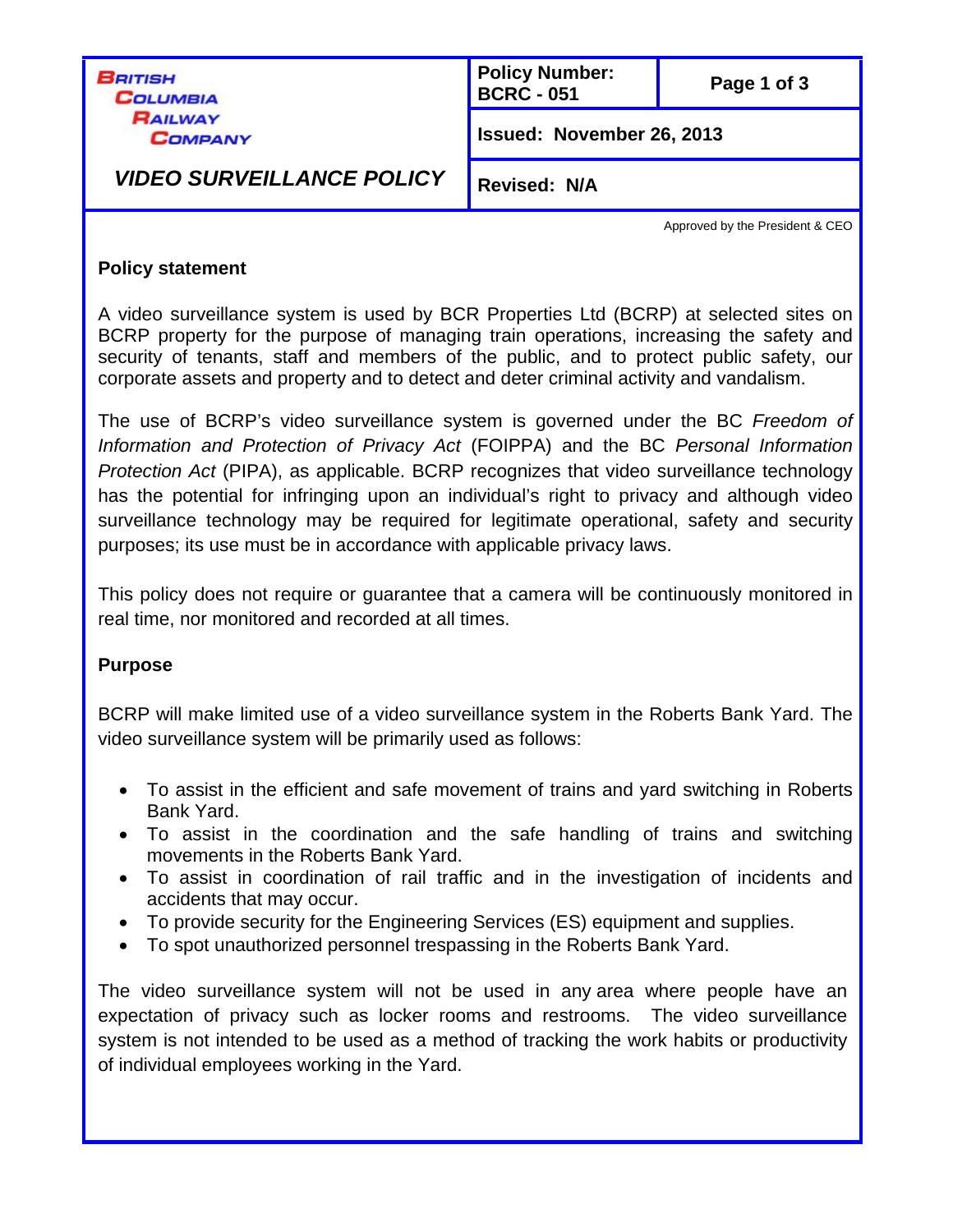BRITISH **COLUMBIA** RAILWAY **COMPANY**  **Policy Number: BCRC - <sup>051</sup> Page 2 of 3**

**Issued: November 26, 2013**

*VIDEO SURVEILLANCE POLICY*

**Revised: N/A**

## **Management of Video Surveillance System**

BCRP managers are responsible for the management of the video surveillance system.

# **Video Surveillance Monitoring**

The video surveillance system is capable of being monitored from the office of Supervisor of Yard Operations at the Roberts Bank Yard Office and remotely by BCRP managers. The Supervisor of Yard Operations may view the video surveillance cameras continuously in real time, monitoring and assisting train movements in Roberts Bank Yard. BCRP managers may view historical footage when investigating specific incidents and accidents.

# **Video Surveillance Recording**

All video surveillance cameras are capable of being recorded continuously by a digital video recording system. Recorded video is used exclusively by BCRP managers to assist in the coordination of rail traffic, to monitor yard inventory movements and to review incidents and investigate accidents in Roberts Bank Yard and not for any other purpose.

BCRP managers are responsible for the management of the video surveillance system and have exclusive control of the release of video recordings produced by the system.

Recorded video is not made directly available to other companies' management or employees or the general public. In the event that an incident or accident occurs employees should report it to a BCRP Manager. If the event occurred in an area where video surveillance coverage is available, the BCRP Manager will review the recorded video and make a determination if any video relevant to the incident is available. This video will be used by the BCRP Manager to investigate and resolve railway incidents and accidents. Only video clips determined by the BCRP Manager to be directly related to an incident or accident will be made available to the management of the railway or company whose employee or equipment is involved, upon written request.